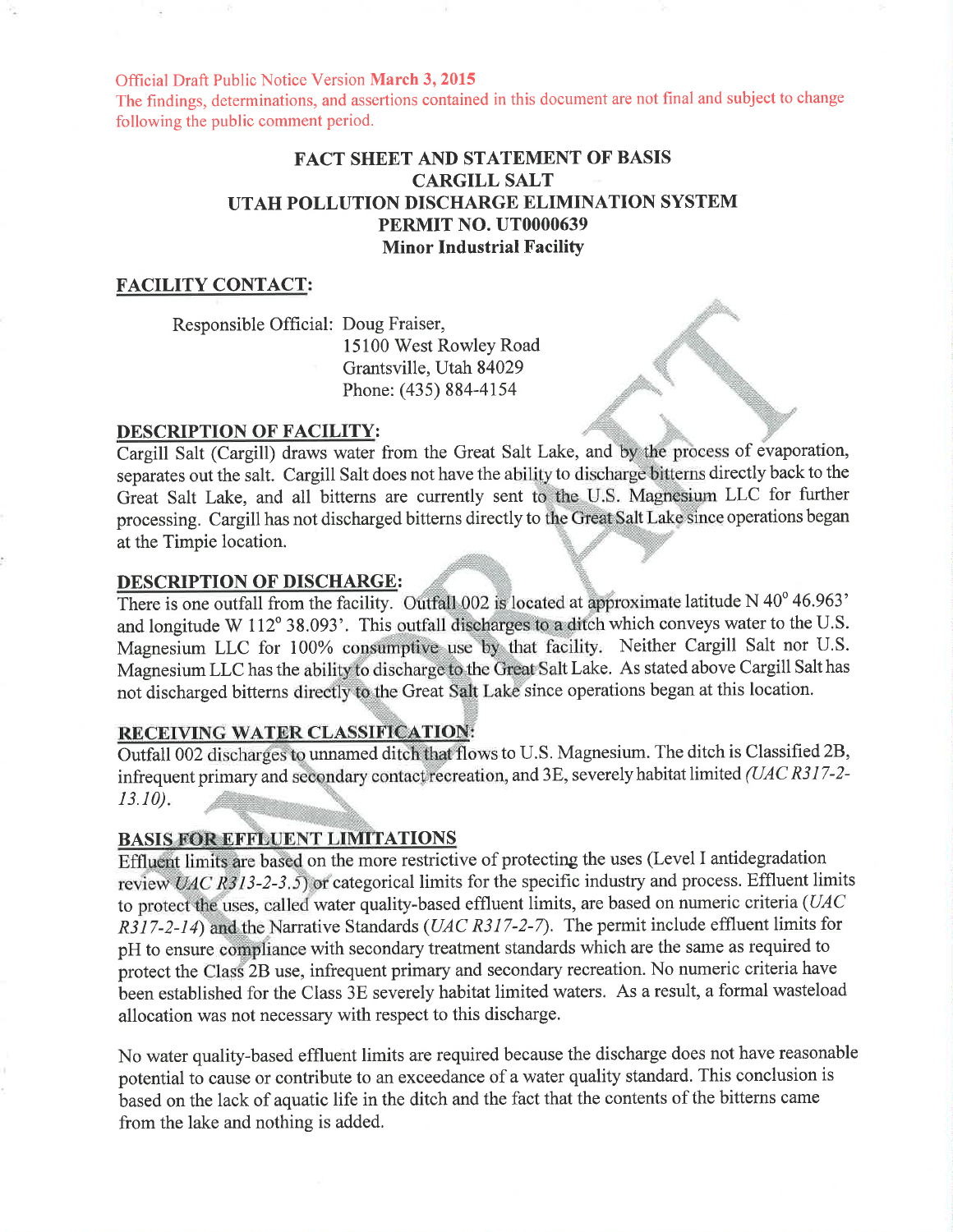ille.

# **ANTIDEGRADATION REVIEW**

A Level II antidegradation review is not required because there are no increases in concentration or loading limits from the previous permit (UAC R317-2-3.b.1.).

# SUMMARY OF EFFLUENT LIMITATIONS:

|                    | <b>Effluent Limitations</b>       |                                  |                  |                  |  |
|--------------------|-----------------------------------|----------------------------------|------------------|------------------|--|
| Parameter          | Maximum<br><b>Monthly Average</b> | Maximum<br><b>Weekly Average</b> | Daily<br>Minimum | Daily<br>Maximum |  |
| Oil & Grease, mg/L | NA                                | NA                               | <b>NA</b>        | 10.0             |  |
| pH, Standard Units | <b>NA</b>                         | <b>NA</b>                        |                  | 9.0              |  |

NA – Not Applicable

| Self-Monitoring and Reporting Requirements a/b/c/ |           |             |            |  |  |
|---------------------------------------------------|-----------|-------------|------------|--|--|
| Parameter                                         | Frequency | Sample Type | Units      |  |  |
| Total Flow $d'e/f'$                               | Monthly   | Measured    | <b>MGD</b> |  |  |
| Oil & Grease $g/$                                 | Monthly   | Visual/Grab | mg/L       |  |  |
| pH                                                | Monthly   | Grab        | SU         |  |  |

- This discharge shall contain only materials originally present in the Great Salt Lake  $a$ waters or other intake waters. The permittee shall add nothing to the effluent prior to discharging.
- There shall be no visible sheen or floating solids or visible foam in other than trace  $b/$ amounts.
- c/ There shall be no discharge of sanitary wastes.
- $d\ell$ Flow measurements shall be made in such a manner that the permittee can affirmatively demonstrate that representative values are being obtained.
- e/ If the rate of discharge is controlled, the rate and duration of discharge shall be reported.
- f/ Flow monitoring will be required if the facility discharges directly to the Great Salt Lake.
- g/ A sample for oil & grease shall be taken if a visual sheen is observed. If a sample is taken because a sheen is observed, it shall not exceed a daily maximum concentration of 10 mg/L.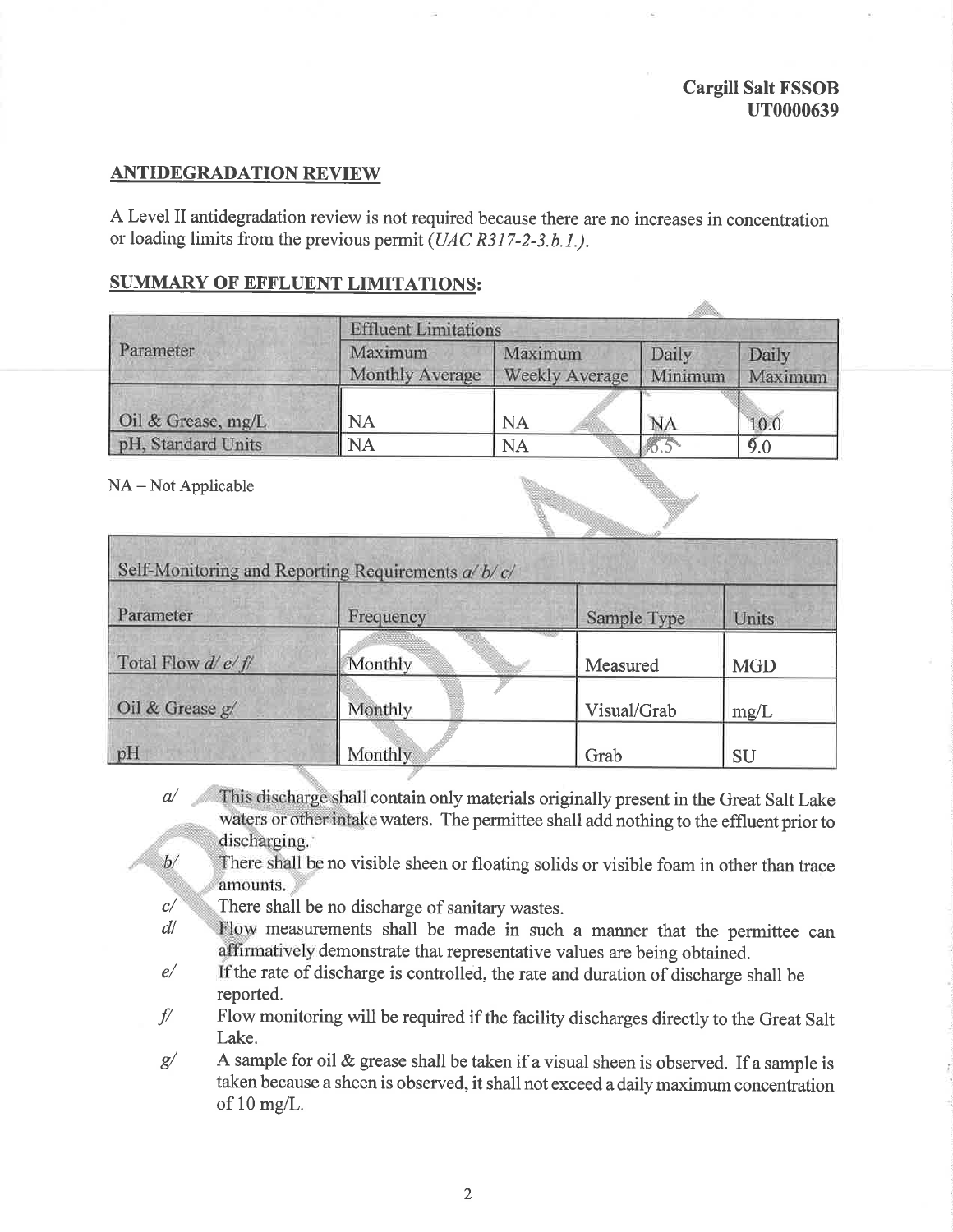## Cargill Salt FSSOB uT0000639

## WHOLE EFFLUENT TOXICITY (WET) TESTING REQUIREMENTS

A nationwide effort to control discharges where effluent toxicity is an existing or potential concern is regulated in accordance with the State of Utah's Permitting and Enforcement Guidance Document for Whole Effluent Toxicity Control (Biomonitoring), February 15, 1991, which outlines guidance to be used by Utah Division of Water Quality staff and by permittees for implementation through the UPDES discharge permit program. Authority to require effluent biomonitoring is provided in Permit Conditions, UAC R317-8-4.2, Permit Provisions, UAC  $R317-8-5.3$  and Water Ouality Standards, UAC R317-2-5 and R317-2-7.2.

Cargill is a minor industrial facility that discharges bitterns taken directly from the Great Salt Lake, in which no chemicals or other pollutants are introduced, thus returning any residual materials back to the highly saline Great Salt Lake. Based upon these facts, the permitting authority's BPJ, and that the anticipated discharges are of relatively small volumes of effluent when compared to the existing water body of the Great Salt Lake, there is no reasonable potential for toxicity in Cargill's discharge (per State of Utah Permitting and Enforcement Guidance Document for WET Control). As such, there will be no numerical WET limitations or WET monitoring requirements in this permit. However, the permit will contain a toxicity limitation reopener provision that allows for modification of the permit should additional information indicate the presence of toxicity in the discharge

## PERMIT DURATION:

It is recommended that this permit be effective for a duration of five (5) years.

# PUBLIC NOTICE:

by Lonnie Shull Environmental Scientist Division of Water Quality February 23,2015